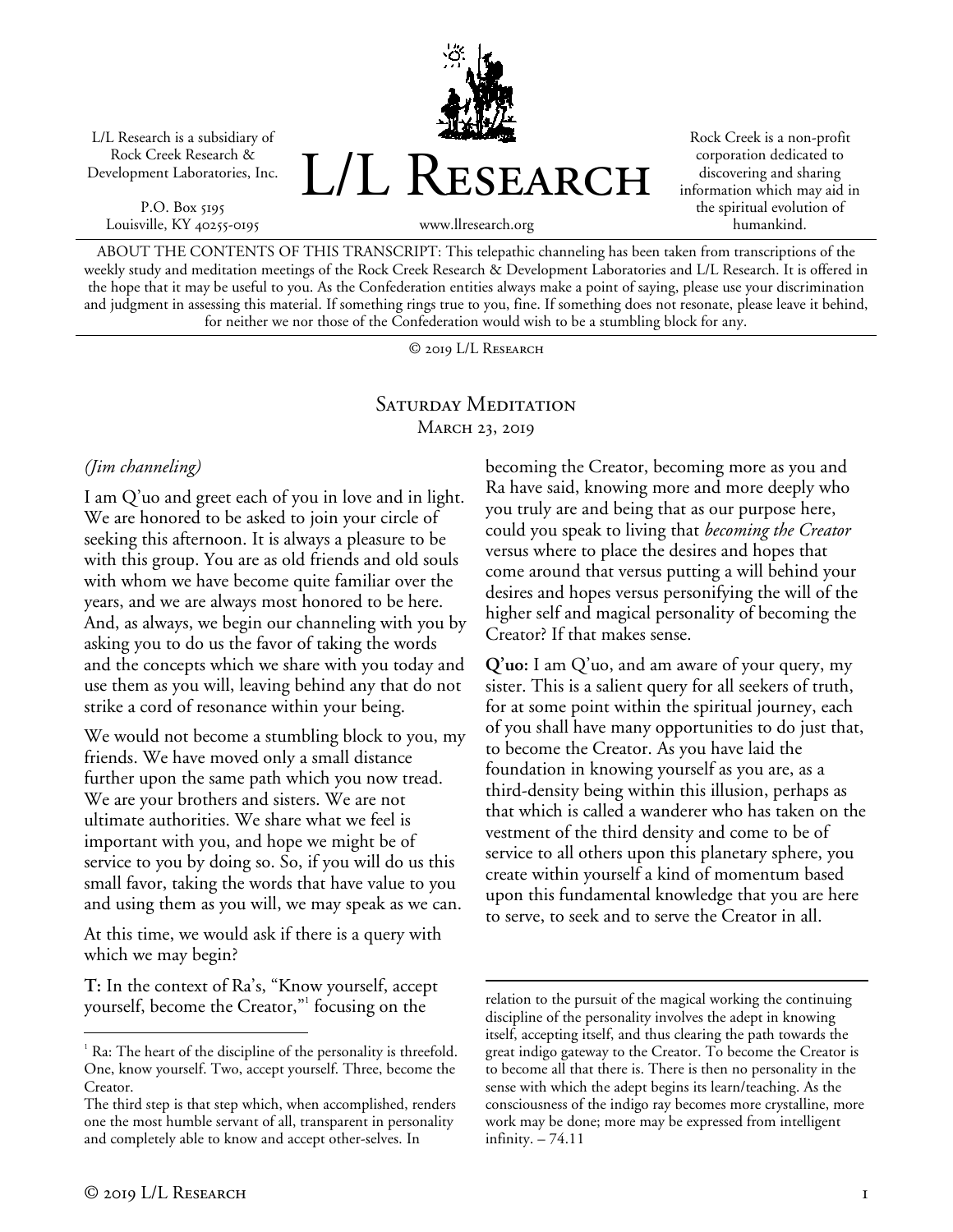At this point in your journey, you look upon each entity that you encounter in your daily round of activities as your other-self: firstly, a being just as you are who seeks the One in some fashion, whether consciously or unconsciously, and who seeks to become a servant of the One in all that you meet. Then you seek to know more of that self that you are, that self that has experiences throughout the day that meets the catalyst of the day, the opportunities to expand the awareness, to process that which is unknown so that it becomes known, to process each feature of your experience so that it is recorded as helpful knowledge within your being that helps you to move further and further along the path of seeking the One in all.

To become the Creator in this process, it is helpful if you are able to make contact with the deeper levels of your own being that would include your own unconscious mind so that you draw from this wealth of information those qualities and essences that may aid you in your journey of seeking and serving the One. Oftentimes these qualities are of a nature of a spiritual yearning—a seeking beyond the normal realm of the self that has a history, that has a present, that desires a future—that you realize that you have roots that move back in the precipice or the point of time that you now exhibit and experience so that you connect yourself to those previous incarnational experiences that have built the foundation upon which you now stand and move forward from. It is also helpful if you are able to make contact with those guides, or spiritual qualities that are of assistance to you within each incarnation, that you may be informed of certain facets of your own being that may expand your knowledge of who it is you really are.

Also, upon the list of those essences or qualities that are helpful to make contact with is your higher self which contacts you as you are asking for such contact, whether it be in your dreams, in your meditations, or in your daily rounds of experiences, so that you are aware that you are meeting entities and experiences that are not just coincidental, but are pivotal in the seeking that you are engaged in.

Thus armed with such a wealth of information, then we suggest that, within your meditative state, you allow these qualities and essences to find a place within your experience and your knowledge [so] that you can call upon [them] at any time within your

daily round of activities. [Then] that which is your higher self, or as some have called it, your magical personality, becomes available to you to help you interpret the nature of those catalytic experiences that are always presenting themselves to you as opportunities to expand your awareness and your ability to move further and further along your spiritual path.

Thus, as you become more aware of who you are, you become more aware of how the Creator moves in your being through each step that you take, especially within your meditative state. If you invoke the Creator within and ask of that Creator to move through you this day, as all days, and to express itself to you in a way in which you are able to discern that there is an expansion of your awareness occurring throughout the day that you experience, then you become more and more familiar with this quality of the Creator that resides within your very being. [Then] when you invoke it, you are calling upon the greater portion of your being to make itself apparent to you, that you may see how the Creator meets you in every experience, in every day, throughout your life, so that you may see with clearer eyes, with an open heart, with clear communication, with the ability to create changes in your own consciousness as a result of processing the catalyst that you find yourself emerged in throughout every day.

The Creator, then, is able to become more available to you, more real to you, more present with you, as you discover that it is that quality within your being that has always been there—that still, small voice within that guides you, that leads you, that inspires you, that comforts you, that is such a companion as you have been dimly aware of throughout your entire experience. As you become more and more familiar with this Creator within that is all things, you remember previous experiences within this life in which this contact was made and magical things begin to occur at the time it was made and throughout your life experience from that point forward.

Is there a further query, my sister?

**T:** Thank you, no thank you.

**Q'uo:** I am Q'uo, we thank you, my sister.

Is there another query at this time?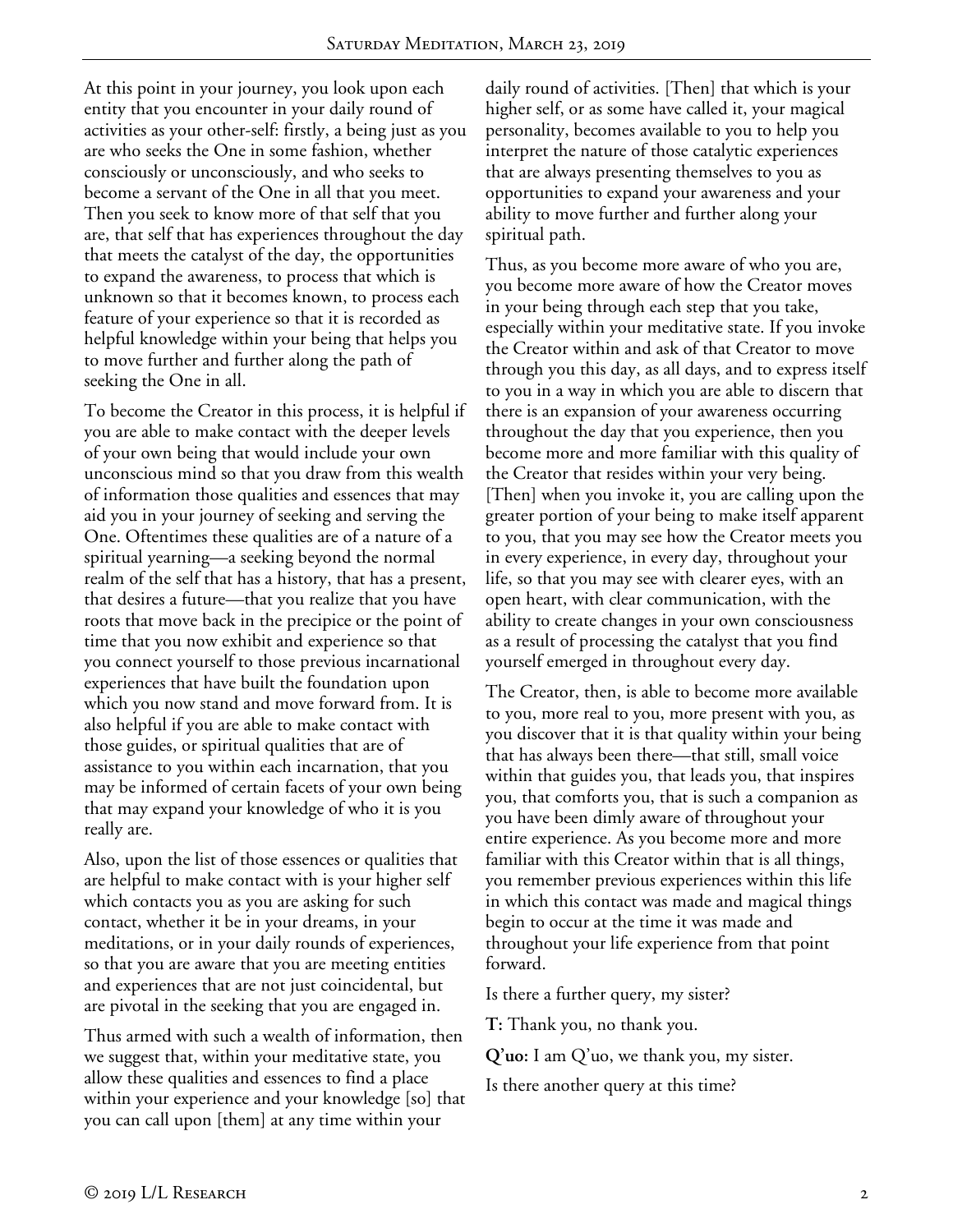**V:** Yes, Q'uo. I would like to ask: How one can address heart desires, despite previously made commitments?

**Q'uo:** I am Q'uo, and am aware of your query, my brother. If we understand your query correctly, you are asking how the desires of your heart, which seem to operate without conscious control may be allowed to do so without infringing upon the freewill of others. Is this correct, my brother?

**V:** It is somehow correct. Maybe I will go a little bit further, saying, how can one address the old commitments being made despite needing of making new commitments based on acting on new heart's desires?

**Q'uo:** I am Q'uo, and believe that we understand your query more clearly now, my brother. The commitment of the heart is that which each of you within this third-density illusion is attempting to make, for the heart is the center of unconditional love, which is the goal of each third-density entity to realize within the life pattern. For the unconditional love of all is that being that is able to find a means by which the One Creator moves through its essence, through its energy centers, through its daily round of activities.

As you take this unconditional love and let it move into individual expression of another entity in what you may call the romantic sense, in the sense of commitment to a journey together in some fashion, then you are making a change, shall we say, a directional change, in the unconditional love, so that that which is called the "bonding between two hearts" may occur and may provide each entity with the type of inspiration and partnership in cooperation that each will be able to aid the other as this journey of seeking continues with two becoming one. This is the type of commitment which is the expression of the unconditional love for all that has been funneled or pointed in a certain direction for a certain purpose, and this is the means by which many upon your plane of the third-density illusion begin the process of the total opening of the heart chakra to express love without condition to each entity and experience which one meets throughout the lifetime of experience.

We are aware that many entities find themselves seemingly thrown into a loving relationship with another in which there seems to be no conscious

choice in the matter. There is rather the recognition upon the level of the basic being that this love exists without there having been any previous desire or expectation that such would occur. We are aware that oftentimes this can become somewhat unsettling as one feels that one may be intruding upon a certain level of personality or private personality, shall we say, that is not in accordance with what one would wish if the choice was made consciously. However, as a choice has seemingly been made upon the unconscious level, and the conscious mind must simply recognize it in one fashion or another, then the choice is to be made by determining within your meditative state, the appropriate direction that can be taken in each instance in which the experience is shared with the other self, which is the object of the loving affections.

Is there a further query, my brother?

**V:** No, thank you very much.

**Q'uo:** I am Q'uo, and we thank you, my brother.

Is there another query at this time?

**Fox:** Q'uo, with the increasing vibrations of our energetic body as we progress in our spiritual practices, do our physical bodies reflect this higher frequency to allow our body to access higher aspects of the genetic programming of our DNA?

**Q'uo:** I am Q'uo, and am aware of your query, my sister. As each seeker of truth makes itself available to the fourth-density cosmic streamings of love and understanding that are engulfing your planet at this time, there is a kind of transformation that begins, as you have surmised, within the energetic body so that there is a kind of electrification, you might say, of these cosmic energies that begin to have an effect upon all portions of the mind, body and spirit complex so that there is the opportunity to raise the level of functioning of the mind, the body and the spirit in a fashion which is congruent with the instreaming of cosmic energies.

The physical body itself is the last, or shall we say, least, of the portions of the mind/body/spirit complex to be affected as it is a representation of the mind in a more material or mundane form, so that the energies that are first perceived spiritually, and then gravitate to the mind, become available to the body in a more indirect fashion so that the body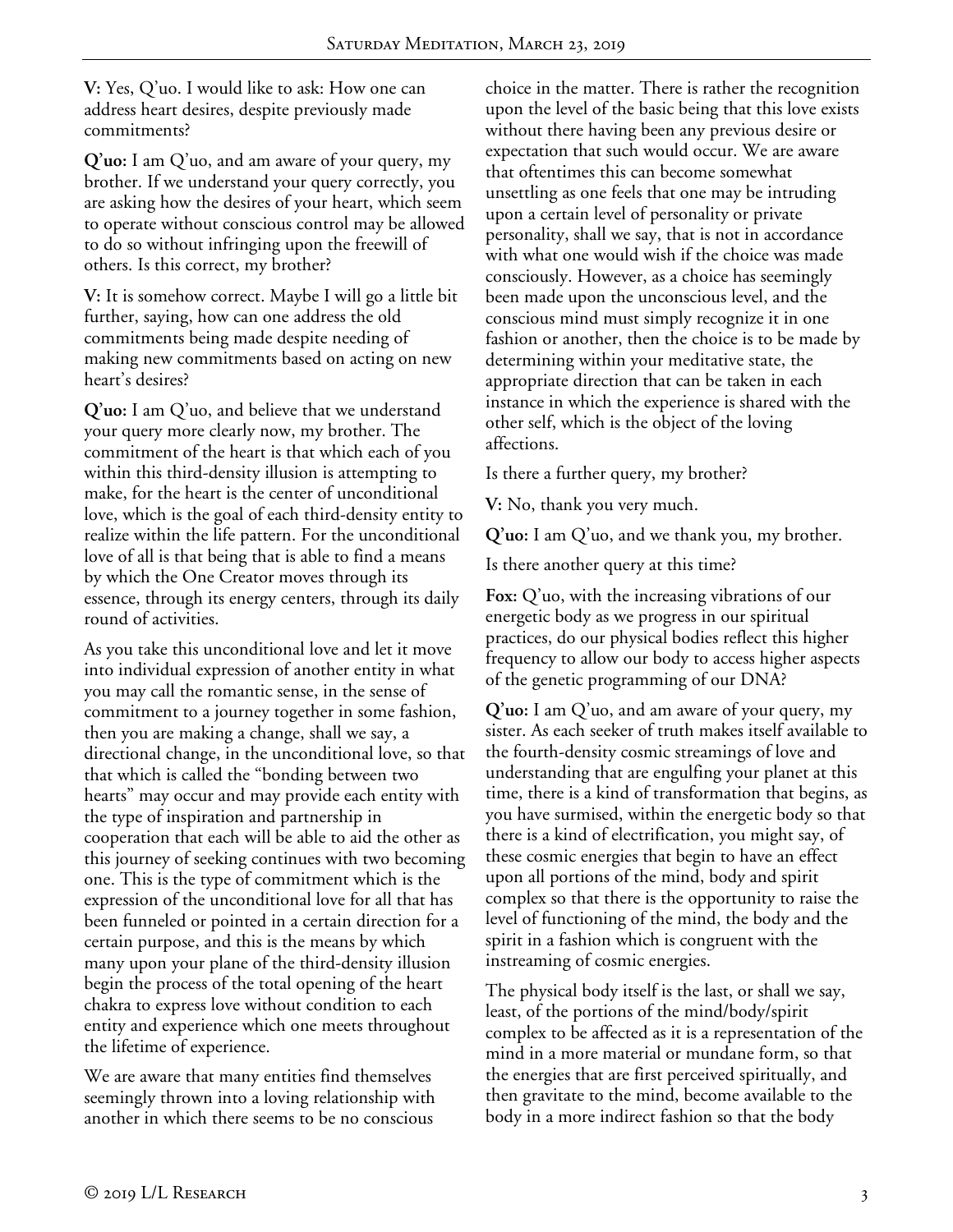itself, though having its DNA connections enhanced, is somewhat slower in the expression of these energies in a physical sense.

However, if one is carefully attuned to one's own body, one may discover that there are certain feelings of the body complex that may be perceived as being an increase in the vibration of the body itself so that the body seems more attuned to the daily round of activities, more able to blend itself in action with the direction of the mind in accomplishing those tasks of a physical nature that are now done more, shall we say, harmoniously, and with a kind of inner rhythm of beingness so that there is a pleasure that is taken emotionally and mentally by the entity as it observes its body being able to move in a more congruent way with the higher vibrations. This type of perception is only available to those who are particularly tuned in, shall we say, to their physical complex. Many entities upon the planet at this time of the third-density nature are somewhat estranged from their body complexes, as the body is often seen as the lesser of the expressions of the One Creator that need, or might benefit from, the attention of the entity to the upkeep of the physical body with the greater portion of attention given to the evolution of the mind and the spirit.

However, we are always glad to suggest to entities that the body complex is that gallant steed which carries you about within the third-density illusion, and this steed needs its care and comfort as well, as the loving expression of the seeker gives that type of attention to its own physical vehicle.

Is there a further query, my sister?

**Fox:** Well, is this feeling of higher functioning, I guess, of the physical body, is it connected at all to the genetic coding? I'm just wondering if there's any connection to the evolution of the human body as we do move into fourth-density physical, that the genetic coding is changing with our higher functioning, physical functioning?

**Q'uo:** I am Q'uo, and am aware of your query, my sister. We would answer this in short in the affirmative, suggesting that the ability of the body to realize and express the enhanced genetic coding is a function of the seeker's conscious and spiritually directed focusing of these greater energies of the fourth density upon the body complex, perhaps within the meditative state, or perhaps within the

means by which the body is given its sustenance and its care, its exercise and its love, shall we say.

Is there a further query, my sister?

**Fox:** Just that does this have anything to do with the physical evolution for the humans as we approach fourth density.

**Q'uo:** I am Q'uo and am aware of your query, my sister. Yes, this is indeed the case.

Is there a further query at this time?

**L:** Hi, Q'uo. Thank you for speaking with us. I was wondering about food and the diet, specifically eating high vibrational foods. What would your advice be for those of us who are trying to align ourselves with higher vibration, and just increase our vibration regarding our diet? I know there are a lot of harmful chemicals in the food, including the water, and I just wanted to know just what we can do to protect ourselves from these harmful chemicals and what can we tell others to encourage them?

**Q'uo:** I am Q'uo and am aware of your query, my sister. Indeed, the diet is that quality of one's being that is most usually overlooked by many seekers of truth, for there is within each seeker the desire for certain foodstuffs that it has become familiar with throughout the raising from the point of being the child, to the teenager and the adult, and so forth. There are certain proclivities or tendencies to eat those foods which one is most familiar with. However, as one is moving forward in the spiritual journey, the entire process of seeking becomes more attuned to the higher vibrations, and this attunement may be reflected in the choice of the foodstuffs which are offered to the body. The respect for the body is often made apparent by the types of foods that are sought and ingested.

The investigation that you have begun yourself to inform yourself as to the types of foods that might be more helpful is a good place in which to begin the seeking for that type of diet that is most helpful to your own metabolism, shall we say. There are general guidelines that are often used by many entities to construct the dietary patterns that are then utilized in the daily round of activities. These types of investigations may oftentimes be conflicting with other entities' choices for themselves—for we would suggest that body metabolism and that which would aid one entity may not necessarily aid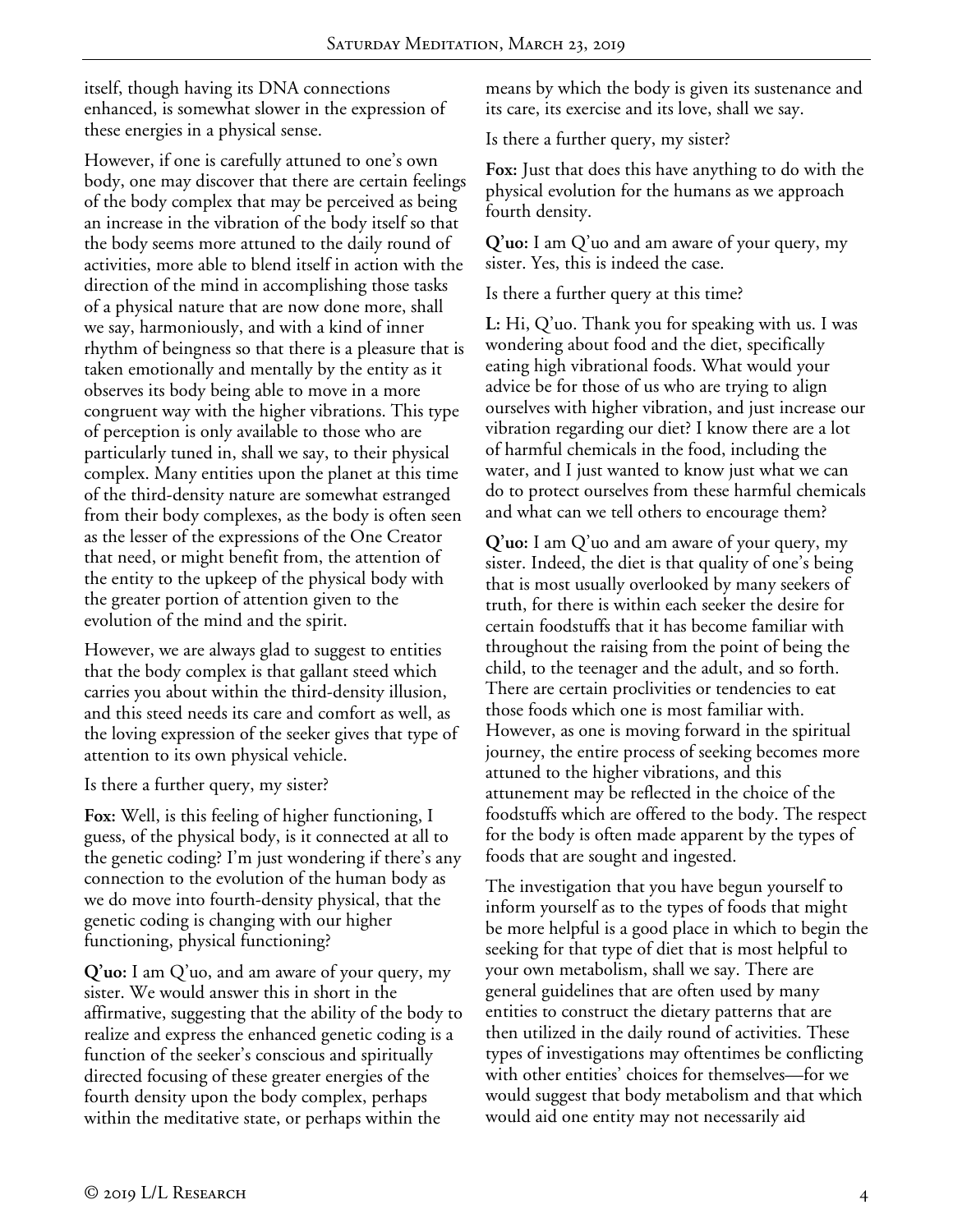another, for each is unique and has the requirements that are oftentimes not easily ascertained. There are certain balances within each body complex that may be examined to determine what type of foods would be more appropriate than others.

One must look in the beginning to the general health of the body, to the ability of the body to function in a normal fashion, so that any anomalies or difficulties that might be experienced by the body may be taken into account when constructing a new dietary regiment. We are aware that many entities have different types of bodily distortions that are due to the catalyst of the daily round of activities not being completely or perfectly perceived by the mind and utilized by the mind, so that there is the necessity then to give to the body some type of a distortion that will attract the attention of the entity that it might utilize the catalyst which was not recognized mentally. Each seeker of truth mustneeds find the types of bodily distortions that it is experiencing and look there for the first type of treatment of these distortions being the mental determining or processing of the catalyst that has been, shall we say, ignored or only partially used.

Thus, during this process of discovering the type of catalyst that needs to be utilized more effectively, the body may need to be given a different type of foodstuff that would enable the body to temporarily deal with the distortion that comes from the imperfect use of catalyst. If the entities, or entity, seeking the dietary process of perfecting the diet begins with this initial discovery of the state of being of the body, then the more general determination of foodstuffs, according to their quality and their balance in the diet in meeting the body's needs may then be carried out.

We cannot make blanket statements to discover for each entity what foodstuffs are most appropriate. We would suggest that within the meditative state that the information which has been found in researching the qualities and types of foods be considered, so that the unconscious mind, or the higher self, perhaps, may aid in the determination of the kinds of foodstuffs that are most appropriate. We would suggest that the more purified foodstuffs, without the great enhancement of chemical preservatives and colorations, be a basic consideration in any determining of the dietary manner of proceeding with foodstuffs that you are offering to your body.

Is there a further query, my sister?

**L:** No, thank you.

**Q'uo:** I am Q'uo and we thank you, my sister.

Is there another query at this time?

**Gary:** Q'uo, in Ra's cosmology, before infinity became aware, it was without distortion. The moment, so to speak, that infinity became aware and discerned a concept—that it could and would know itself—the First Distortion was born, what Ra alternatingly calls the Law of Confusion and the Law of Freewill. And from that first distortion springs the infinite universes and infinite distortions. Can you describe what Ra means by "distortion"? What is a distortion?

**Q'uo:** I am Q'uo and am aware of your query, my brother. As far as we are able to determine, a distortion is any permutation or change from unity. Unity, then, being that quality from which all that is made comes. Unity itself is homogeneous, shall we say. It is as it is. There is no mark or disturbance of unity, there is only the intelligent infinity. When the First Distortion, or Free Will, came into being, then there was the possibility of utilizing portions of that unity to create a beingness, an expression, an alteration of that unity that would utilize that unity to allow the Creator to make what you see as the one creation.

Any distortion is a permutation of unity. Any distortion is a reflection of some portion of unity. All distortions require the beginning of unity to be formed in such and such a manner so that there is a movement away from total unity into that which is the infinite creation. Thus, any distortion may utilize unity to create any thing, any universe, any being, any experience, any concept that is itself a distortion.

Is there a further query, my brother?

**Gary:** Thank you. Is there any way to elaborate on what is meant when something is more distorted versus less distorted?

**Q'uo:** I am Q'uo and am aware of your query, my brother. In our belief, in our perception of this statement, we see that distortion is more distortion when it is seemingly of a more mundane… more of a quality which reflects less of the unity from which it has been made. Thus, in Logos is a distortion of unity but [of] such an equal, shall we say, or nearly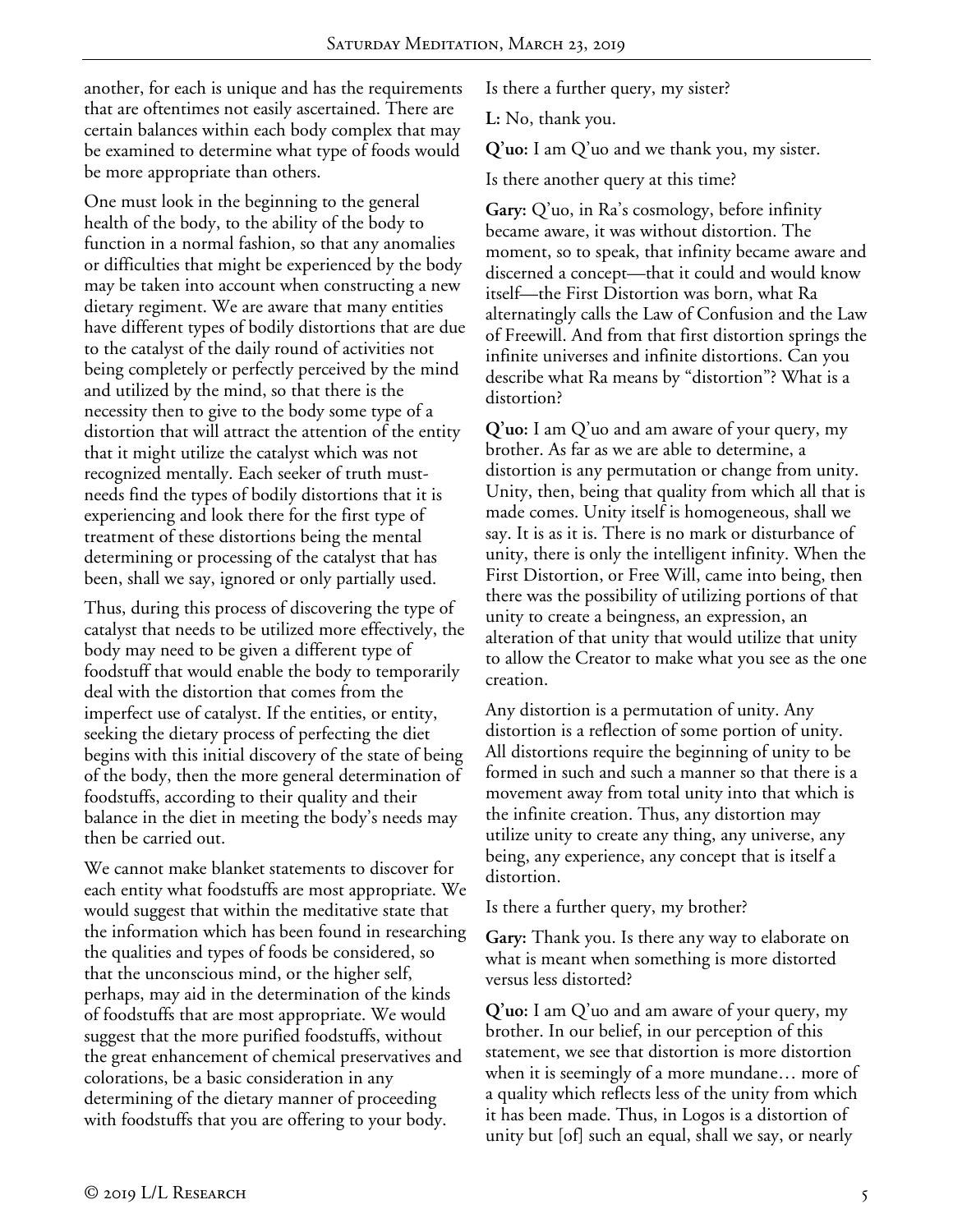equal distortion to unity, that it is of a, shall we say, higher level of distortion. As we move further and further down the chain of creation to planetary beings that are not completely of the eighth density nature of expression, there is more distortion apparent. As we move into types of living lifeforms upon the planetary sphere, there is greater distortion, for there is less of the appearance of unity within the creation that is experienced as any type of life form.

The experiences of various lifeforms then may be seen to be further distortions from unity in that they may indeed seem to be at odds with each other, one type of lifeform in an adversary relationship with another type of lifeform, so that the expression of unity is even further and further from conscious awareness. Thus, as we continue to move into various types of experiences for various types of lifeforms, be they first-, second-, or third-density lifeforms, there is more and more distortion available to each expression. Yet, each distortion does partake of unity, for each distortion is made from unity.

Is there a further query, my brother?

**Gary:** I could squeak out a few more from this. I'll just ask one more, in gratitude—[these are] really excellent answers. I understand distortion on this scale: of unity at one end and separation at the other, or, the One at one end, and the many at the other, where more distortion moves toward the pole of separation, less distortion moves towards the pole, if it can be so-called, of unity. But, Ra also seems to use distortion in a sense between any two polarized values. For instance, they say that this particular house that we occupy now, it was very distorted toward angelic presences and light and blessing, and they said another time that one could be more distorted toward love.<sup>2</sup> Is there another sense that the word "distortion" is used between any two polarized values?

**Q'uo:** I am Q'uo and am aware of your query, my brother. We would suggest using the term "expression of" so that any quality that might be considered a *distortion towards* might also be seen as a quality that is an *expression of .* [In this way] there could be more and more intensity of expression of beauty, of truth, of separation, of ugliness, of adversary relationship, so that there is the quality of more of one sense of an entity, or of beauty, of joy, of understanding, of separation, and so forth. There is, indeed, then, the different type of use of "distortion" in this regard that sees distortion as a range, as a degree of expression of a certain kind of quality, rather than a simple movement away from unity.

So, in the sense of the more general use of "distortion," there is the original answer that we gave concerning movement away from unity as we proceed in the creation towards more and more individualization of the creation. There is also the use of "distortion"in the sense that there is more or less of a certain quality available in the creation of a certain aspect, shall we say, of the creation.

Is there a further query, my brother?

**Gary:** No, I'll stop there. Thank you so much.

**Q'uo:** I am Q'uo. We thank you, my brother. Is there a final query at this time?

**Zach:** I have a question, Q'uo. Could you elaborate on the uses of the visualized merkabah for protection and healing?

**Q'uo:** I am Q'uo and believe that we are aware of your query. Please correct us if we are mistaken.

The merkabah, as we are aware of this quality, is a type of expression of the unity of the One Creator that may be seen as an, shall we say, crystalline being, a type of being or essence which reflects the unity of the creation in an individualized sense so that the merkabah becomes a symbol to the seeker that may utilize the visualization in the meditative state of the crystalline nature of its own being, so that the seeker itself is able to perceive the merkabah existing within its own being, and being reflected in the experience of the seeker in its daily round of activities. The crystalline nature of this merkabah being that which is able to find a connection between the seeker and each other self, or each other experience, that therefore becomes likened unto a

 $\frac{1}{2}$  $\overline{a}$  Ra: This location is greatly distorted. We find an acceptable description of this location's quality to elude us without recourse to hackneyed words. Forgive our limitations of expression. The domicile and its rear aspect, especially, is blessèd and angelic presences have been invoked for some of your time past. – 106.47

Ra: There is no magic greater than honest distortion toward love. – 55.2